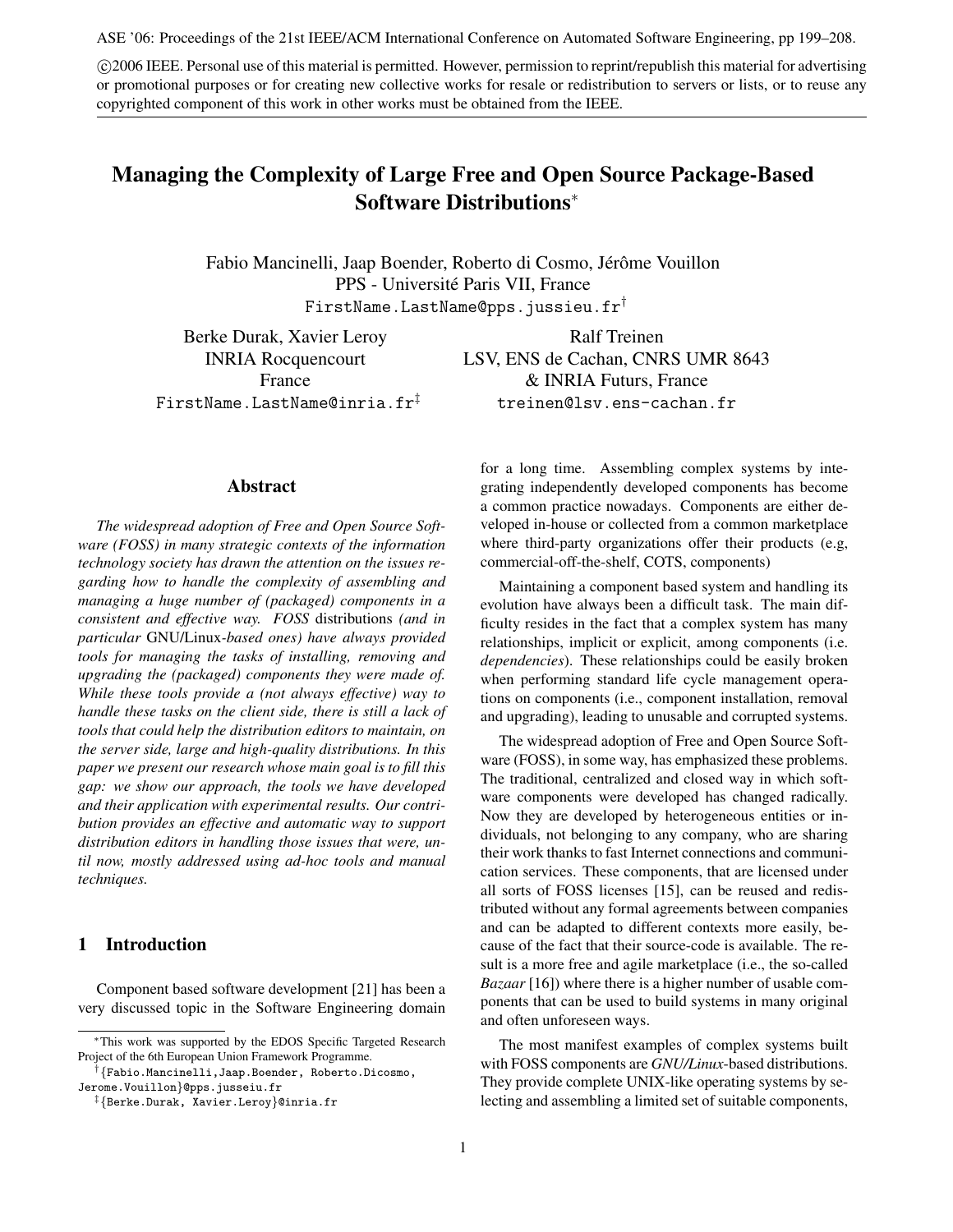retrieved from the FOSS bazaar. Currently, there are more than 100 such distributions [3], each one targeted for a particular audience (e.g. end-users, server administrators, developers) or tailored in order to meet a given set of requirements (e.g., user-friendliness, smallest footprint, server-side optimizations)

*GNU/Linux-based* distributions are created and managed by a novel figure, whose role has no comparable counterpart in the traditional software development model: the *distribution editor*. She is an entity that takes care of collecting available FOSS components and builds from them a coherent and usable system. Typically, she monitors components at their original source (*upstream tracking*), recompiles and tests them against the distribution (*integration*), resolves and keeps track of all the needed relationships (*dependency management*)

Despite the heterogeneity of the large number of available distributions, many of them share the same basic foundations: they are *package-based*. They use a basic deployment unit for component distribution (i.e., the *package*) and a tool, the *package manager*, that is able to handle these packages and to correctly manage their life cycle (i.e., installation, removal and upgrade).

While *package managers* provide a (not always effective) way to handle these tasks on the user side, and could be used to help the distribution editors in tracking problems when assembling their products, there is still a lack of specific tools that could help them in maintaining large and high-quality distributions.

This is a big issue because a typical *GNU/Linux-based* distribution is made of several thousands of packages that have even more dependency relationships among them [12].

Until now, the maintenance and the evolution of the package repository underlying a distribution (i.e., the collection of all the packages that are available and can be "used" with a given distribution) have been done by ad-hoc techniques, relying on semi-automatic tools and, above all, bug reports filed by distribution users. Of course, this is clearly insufficient when dealing with huge package bases.

In this paper we present some of the results of our ongoing research that aims at providing a set of tools for the *distribution editor* that helps him in maintaining huge package bases and improving the quality of software distributions built on them, by detecting errors and inconsistencies in an effective, fast and automatic way.

The paper is structured as follows: in Section 2 we present and detail some package formats and their associated metadata that, for historical reasons, have become a *"de facto"* standard and are the basis of many *GNU/Linuxbased* distributions. In particular we detail the information relevant to this paper explaining the relationships that can be specified among packages. In Section 3 we present the formalization of our model for package bases and the techniques we have used to reason on it. In Section 4 we describe our framework and its tools, and in Section 5 we show the results we have gathered from the analysis of some very popular *GNU/Linux-based* distributions. Finally in Section 6 we discuss related work and in Section 7 we draw conclusions and we sketch a road-map for the future work.

#### 2 Package Metadata Overview

In this section we briefly introduce some package formats. In particular we focus on the ones that have been recognized as the *"de facto"* standard with respect to packagebased GNU/Linux distributions: the DEB [23] and the RPM [6] formats. Though the actual (binary) formats of DEB and RPM packages are different, they have a lot of commonalities. In the following we describe the features that are relevant with respect to topic of this paper, i.e., dependency specification. Where not explicitly stated, these features are to be intended the same in both DEB and RPM package systems.

A *package* is a binary bundle that contains a component<sup>1</sup>, all the data needed to its correct functioning and some metadata which describe its attributes and its requirements with respect to the environment in which it will be deployed.

Both DEB and RPM packages are actually compressed archives. However, while RPM is actually an ad-hoc format explicitly conceived for this purpose, DEB packages can be produced using standard tools (i.e., ar and tar), so they can be easily managed. Nevertheless, the most relevant difference between DEB and RPM package format concerns their metadata specification. While RPM packages encode it in a binary form as a part of its ad-hoc archive format, DEB packages use a textual representation for it. This fact makes its processing easier. Figure 1 shows an excerpt of the metadata taken from the  $firefox<sup>2</sup> DEB package.$ 

Every package has a version that is used to give a temporal order to the packaged component release. Though the version structure of RPM and DEB packages is the same (i.e., epoch number, version id and revision id), the comparison algorithm is slightly different. Version information is central when specifying relationships between packages.

The kinds of relationships that can be expressed in RPM and DEB package metadata are almost the same, except some very specialized ones that are seldom used or processed (e.g., obsoletes, replaces, suggests, enhances)

<sup>1</sup>Packages not always contain "executable" components. Often documentation and non-executable artifacts are packaged as well. However, to our purposes, this distinction is not relevant because the package format is agnostic with respect to its actual content type

 $2$ firefox<sub>-1</sub>.5.dfsg+1.5.0.1-2<sub>-</sub>i386.deb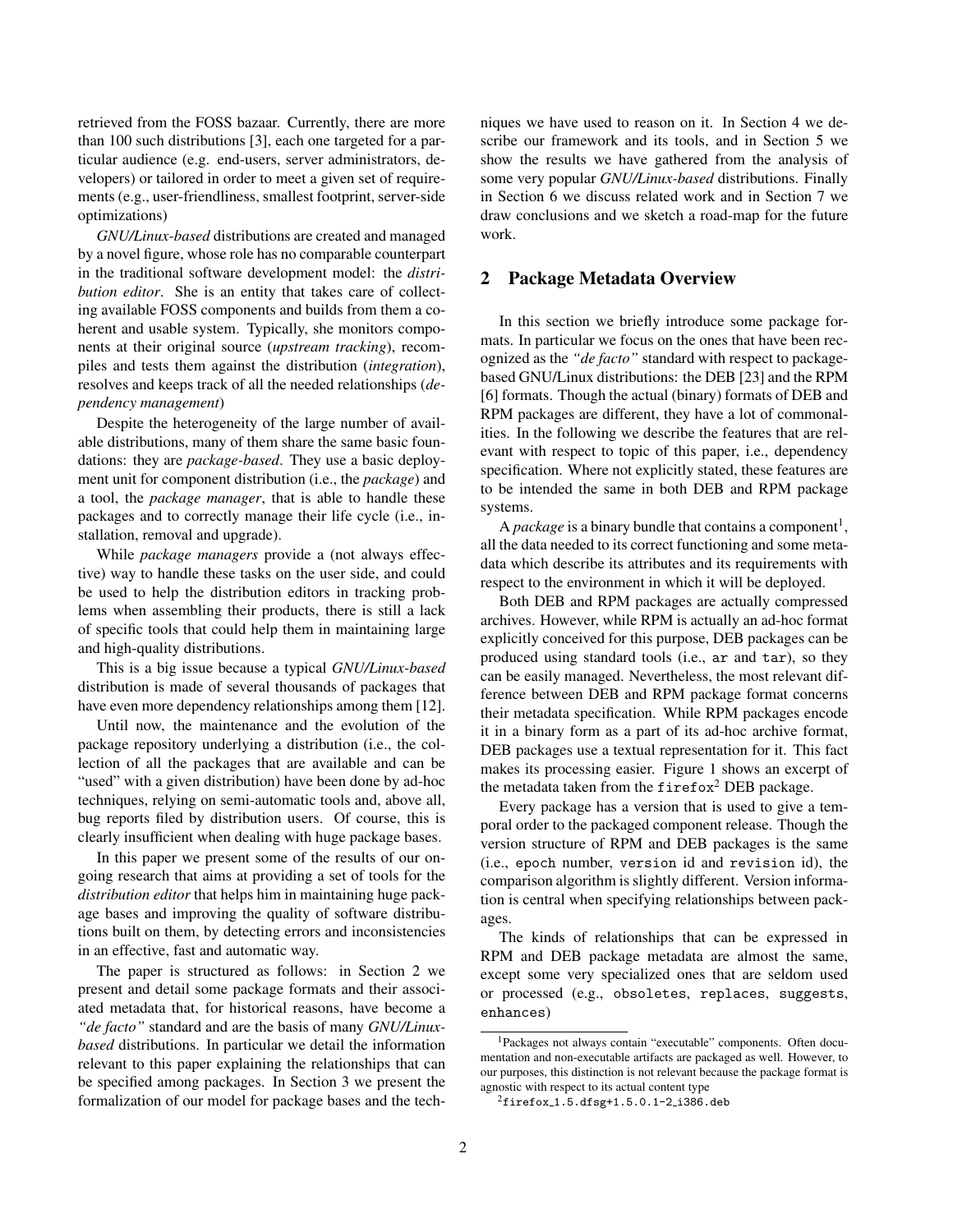```
Package: firefox
Version: 1.5.dfsg+1.5.0.1-2 ...
Depends: fontconfig, psmisc,
 libatk1.0-0 (>= 1.9.0), libc6 (>= 2.3.5-1) ...
Suggests: xprint, firefox-gnome-support
 (= 1.5.dfsg+1.5.0.1-2), latex-xft-fonts
Conflicts: mozilla-firefox (<< 1.5.dfsg-1)
Replaces: mozilla-firefox
Provides: www-browser...
```
#### **Figure 1. Excerpt of a DEB package metadata**

In this paper we have taken into account only the three main relationships that are used with the same semantics in both RPM and DEB packages:

- Depends (DEB), Requires (RPM): used to establish a requirement on the packages that must be present in the system in order to make the current packaged component fully functional.
- Conflicts (DEB, RPM): used to establish a requirement on the packages that cannot be present at the same time in the system with the current one. A successful installation can be performed only if no conflicting packages are already present in the system.
- Pre-Depends (DEB), PreReq (RPM): similar to the Depends relationships but used to establish a requirement on the packages that must be already present in the system in order to successfully deploy the packaged component. The difference between Pre-Depends and Depends is that while Depends package might not be present in the system when deploying the packaged component (but only after, so they can be deployed *together* with the current component), Pre-Depends packages must be already installed even before attempting to deploy the current packaged component.

Relationships are specified by using a list of package names, optionally with version constraints. Each element in the list represents a requirement for the given relationship, and all these requirements must be met (i.e., they are a conjunction) in order to satisfy the dependency relationship. Actually, the DEB package format allows an element of the list to be a disjunction of requirements. This is done by using the | operator. In this case, in order to meet the (disjunctive) requirement it is sufficient that at least one of the constituting requirements is met.

Figure 1 shows that the package firefox version 1.5.dfsg+1.5.0.1-2 has, among the others, a Depends requirement on the package fontconfig and on a package debianutils with a version  $> = 1.16$ . This means that once the packaged component firefox is deployed, in order to correctly function, it will need the debianutils component with a version greater than or equal to 1.16 to be deployed as well. When no version constraint is specified, then any packaged component version will do.

The allowed version constraints can be specified by using only the standard comparison operators with their standard semantics:  $\lt$ ,  $\lt$  =,  $\gt$ ,  $\gt$  = and =.

Depends:  $libc6 (>= 2.0)$ , xlibs  $(>= 4.0)$  | xlib6g  $(>= 3.3.3.1)$ , ...

## **Figure 2. DEB disjunctive dependency requirement**

Figure 2, on the other hand, shows an example of a disjunctive dependency requirement. In order to correctly function, the current packaged component needs libc6 with a version >= 2.0 and *either* xlibs with a version >= 4.0 *or* xlib6g with a version >= 3.3.3.1.

Another essential information is given by the Provides metadata. When specified it allows to declare an identifier that can be used to reference the package. Such an identifier is often called either *virtual package* or *feature*. For instance, in Figure 1 the firefox package Provides the identifier web-browser. It is important to point out that this identifier can be used when specifying dependency relationships. So, for example, another package could declare a dependency requirement by specifying web-browser. In this case this requirement should be considered as a disjunctive requirement whose elements are *all* the packages that provide web-browser.

In RPM metadata, these *features* are the only way of declaring a relationship between packages; it is not possible to declare a relationship directly between packages, only by way of features. Also, it is worth noting that while RPM does not allow disjunctive dependencies per se, they can be emulated by declaring a dependency on a feature that is provided by two or more packages.

DEB also allows *virtual packages*, but their usage is strictly limited to a few cases (there is an explicitly maintained list of virtual packages) and using direct relations between packages is the standard practice.

## 3 Formalization

In this section we formalize the definitions we have described in Section 2 and we introduce the notion of *package installation* that identify the central property we want to guarantee for each package present in a package repository.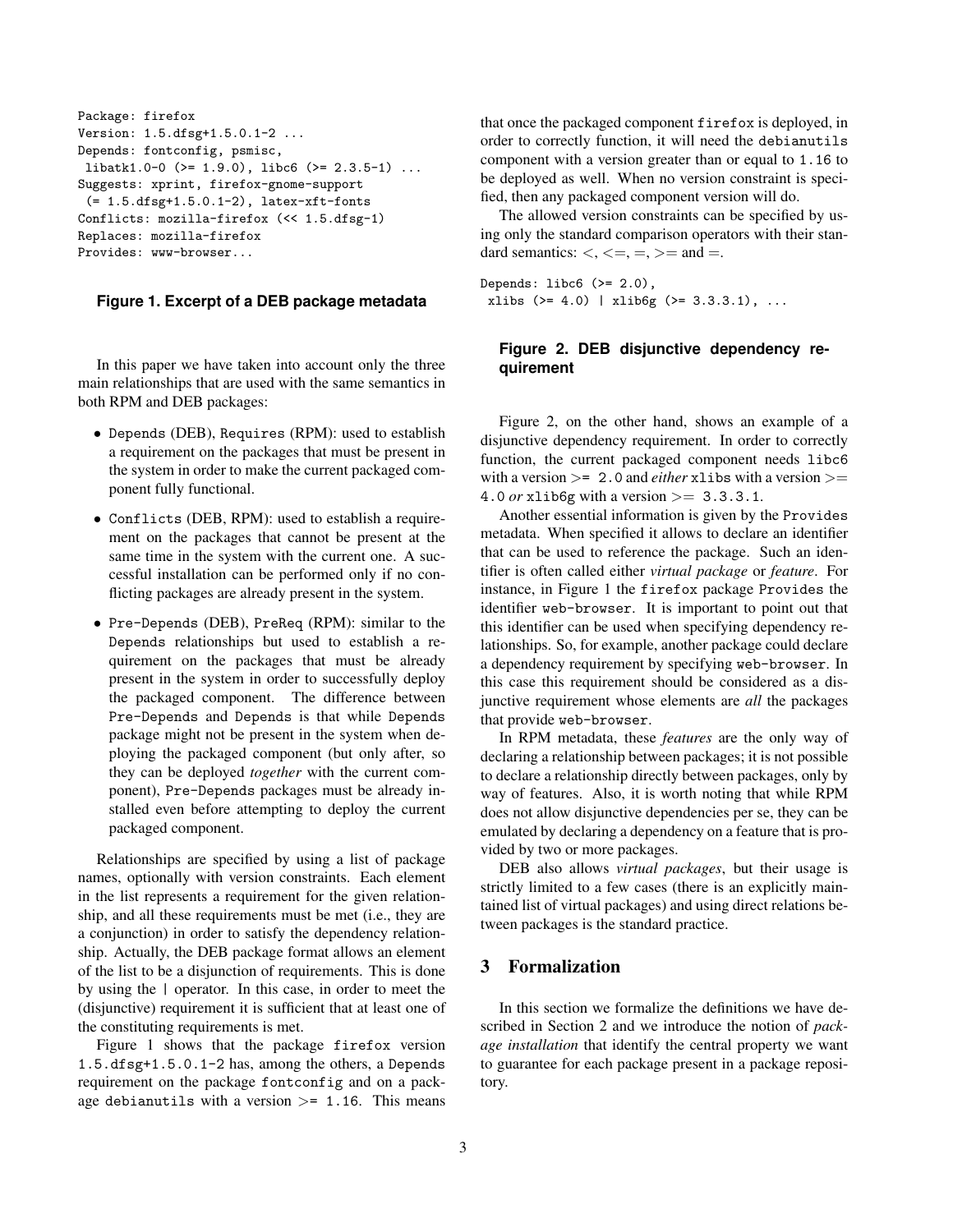Definition 1 (Package, unit) *A* package *is a pair* (u, v) *where* u *is a unit and* v *is a version. Units are arbitrary strings, and we assume that versions are non-negative integers.*

Now we have two choices: either we try to represent formally the version constraints used in the different package formats, and then our model will need to take into account relationships between versions like the  $\geq =, =, \geq \geq$  $, \ll \ll, \ll$  found in the Figure 1; or we keep our model simple and eliminate all version constraints but one, equality (==), by replacing all the other version constraints with the explicitly listing of all packages versions that satisfy the version constraints (we call such replacement an *expansion*). This second choice has the additional advantage that the model becomes independent on the specific version comparison operators, present and future, of any given package format, but of course such expansions are relative to a given repository, so any change to the repository will make it necessary to perform the expansion phase again.

As an example, consider a repository containing versions 0.9, 1.0 and 1.1 of mozilla-firefox. Then the conflict relationship in Figure 1 would expand as shown in Figure 3.

```
Package: firefox
Version: 1.5.dfsg+1.5.0.1-2
Conflicts: mozilla-firefox (==0.9),
 mozilla-firefox (== 1.0),
 {{\tt mozilla-firefox}} (=1.1)...
```
#### **Figure 3. Dependencies expansion**

Once this expansion has been performed, we are left only with direct dependency or conflict relationships among actual packages, i.e.  $(unit,version)$  pairs, and we can then straightfowardly encode them it into a graph.

In the following we will hence assume that the distribution is fixed, and that the version comparison operators have been expanded. Notice that, due to this assumption, we can also get rid of all the details concerning the particular ordering over version strings used in common FOSS packages: we use the specific version comparison algorithm only to expand the dependencies, and then we can use any set of unique identifiers for representing each version<sup>3</sup>.

For instance, if the repository of our Debian distribution contains the versions 2.15-6, 2.16.1cvs20051117-1 and 2.16.1cvs20051206-1 of the unit binutils, we may encode these versions respectively as 0,1 and 2, giving the packages (binutils,  $0$ ), (binutils,  $1$ ), and (binutils, 2).

**Definition 2 (Repository)** A repository *is a tuple*  $R =$  $(P, D, C)$  *where P* is a set of packages,  $D : P \rightarrow$  $\mathscr{P}(\mathscr{P}(P))$  is the dependency function<sup>4</sup>, and  $C \subseteq P \times P$  is *the conflict relation. The repository must satisfy the following conditions:*

- *The relation C is symmetric, i.e.,*  $(\pi_1, \pi_2) \in C$  *if and only if*  $(\pi_2, \pi_1) \in C$  *for all*  $\pi_1, \pi_2 \in P$ *.*
- *Two packages with the same unit but different versions conflict*<sup>5</sup>*, that is, if*  $\pi_1 = (u, v_1)$  *and*  $\pi_2 = (u, v_2)$  *with*  $v_1 \neq v_2$ , then  $(\pi_1, \pi_2) \in C$ .

In a repository  $R = (P, D, C)$ , the dependencies of each package p are given by  $D(p) = \{d_1, \ldots, d_k\}$  which is a set of sets of packages, interpreted as follows. If  $p$  is to be installed, then all its  $k$  dependency requirements must be satisfied. For  $d_i$  to be satisfied, at least one of the packages of  $d_i$  must be available. In particular, if one of the  $d_i$  is the empty set, it will never be satisfied, and the package  $p$  is not installable.

The attentive reader might have noticed that we do not have a separate dependency function for modeling Pre-Depends relationships. In fact, we consider them as if they were normal Depends relationships. This is reasonable because we put ourselves on the *distribution editor*side where we have a package repository (and not an installed system). At this level, the two kinds of relationships can be considered equivalent.

**Example 1** *Let*  $R = (P, D, C)$  *be the repository given by* 

$$
P = \{a, b, c, d, e, f, g, h, i, j\}
$$
  
\n
$$
D(a) = \{\{b\}, \{c, d\}, \{d, e\}, \{d, f\}\}
$$
  
\n
$$
D(b) = \{\{g\}\} \quad D(c) = \{\{g, h, i\}\} \quad D(d) = \{\{h, i\}\}
$$
  
\n
$$
D(e) = D(f) = \{\{j\}\}
$$
  
\n
$$
C = \{(c, e), (e, c), (e, i), (i, e), (g, h), (h, g)\}
$$

*where*  $a = (u_a, 0)$ *,*  $b = (u_b, 0)$ *,*  $c = (u_c, 0)$  *and so on. The repository* R *is represented in Figure 4. For the package* a *to be installed, the following packages must be installed:* b*, either* c *or* d*, either* d *or* e*, and either* d *or* f*. Packages* c *and* e*,* e *and* i*, and* g *and* h *cannot be installed at the same time.*

As described in Section 2, dependencies are usually *conjunctive*, that is they are of the form

$$
a \to b_1 \wedge b_2 \wedge \cdots \wedge b_s
$$

where a is the target and  $b_1$ ,  $b_2$ , ... are its requirements. However, more complex dependencies can be specified,

<sup>3</sup>Notice, for example, that the version numbering schemas used in DEB and RPM packages are not discrete (i.e., for any two version strings  $v_1$ ) and  $v_2$  such that  $v_1 < v_2$ , there exists  $v_3$  such that  $v_1 < v_3 < v_2$ ), and representing such property explicitly would be cumbersome.

<sup>&</sup>lt;sup>4</sup>We write  $\mathcal{P}(X)$  for the set of subsets of X.

<sup>5</sup>This requirement is present in some package management systems, notably Debian's, but not all. For instance, RPM-based distributions allow simultaneous installation of several versions of the same unit, at least in principle(if, for example, they do not install files in the same location).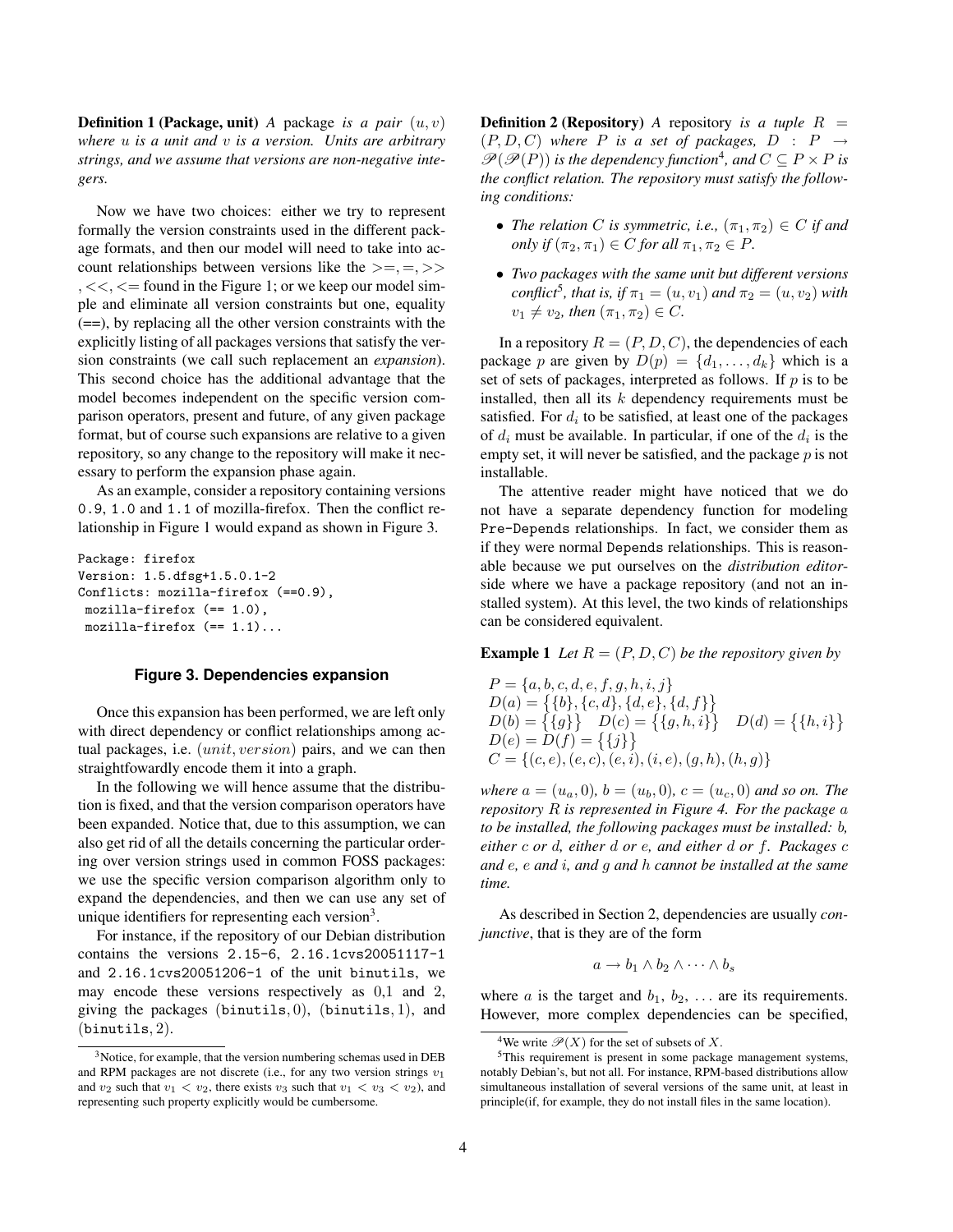

**Figure 4. The repository of Example 1.**

with name *disjunctive* requirements. So the general form for a dependency specification is a conjunction of disjunctions:

$$
a \to (b_1^1 \vee \cdots \vee b_1^{r_1}) \wedge \cdots \wedge (b_s^1 \vee \cdots \vee b_s^{r_s}).
$$
 (1)

For  $a$  to be installed, each term of the right-hand side of the implication 1 must be satisfied. In turn, the term  $b_i^1 \vee \cdots \vee b_i^{r_i}$ when  $1 \leq i \leq s$  is satisfied when at least one of the  $b_i^j$  with  $1 \leq j \leq r_i$  is satisfied. If a is a package in our repository, we therefore have

$$
D(a) = \{ \{b_1^1, \ldots, b_1^{r_1}\}, \cdots, \{b_s^1, \ldots, b_s^{r_s}\} \}.
$$

In particular, if one of the terms is empty (if  $\emptyset \in D(a)$ ), then a cannot be satisfied. This side-effect is useful for modeling repositories containing packages mentioning another package  $b$  that is not in that repository. Such a situation may occur because of an error in the metadata, because the package  $b$  has been removed, or  $b$  is in another repository, maybe for licensing reasons.

Concerning the relation C, two packages  $\pi_1$  =  $(u_1, v_1), \pi_2 = (u_2, v_2) \in P$  conflict when  $(\pi_1, \pi_2) \in C$ . Since conflicts are a function of presence and not of installation order, the relation  $C$  is symmetric.

Definition 3 (Installation) *An* installation *of a repository* R = (P, D, C) *is a subset* I *of* P*, giving the set of packages installed on a system. An installation is* healthy *when the following conditions hold:*

- *Abundance: Every package has what it needs. Formally, for every*  $\pi \in I$ *, and for every dependency*  $d \in D(\pi)$  *we have*  $I \cap d \neq \emptyset$ *.*
- *Peace: No two packages conflict. Formally,* (I × I) ∩  $C = \varnothing$ .

Definition 4 (Installability and co-installability) *A package* π *of a repository* R *is* installable *if there exists a healthy installation* I *such that*  $\pi \in I$ *. Similarly, a set of packages* Π *of* R *is* co-installable *if there exists a healthy installation I* such that  $\Pi \subset I$ .

Note that because of conflicts, every member of a set  $X \subseteq P$  may be installable without the set X being coinstallable.

Example 2 *Assume* a *depends on* c*,* b *depends on* d*, and* c *and* d *conflict. Then, the set* {a, b} *is not co-installable, despite each of* a *and* b *being installable and not conflicting directly.*

Definition 5 (Dependency closure) *The* dependency closure  $\Delta(\Pi)$  *of a set of packages*  $\Pi$  *of a repository*  $R$  *is the smallest set of packages included in* R *that contains* Π *and is closed under the* immediate dependency *function*  $\overline{D}$ :  $\mathscr{P}(P) \rightarrow \mathscr{P}(P)$  *defined as* 

$$
\overline{D}(\Pi) = \bigcup_{\substack{\pi \in \Pi \\ d \in D(\pi)}} d.
$$

In simpler words,  $\Delta(\Pi)$  contains  $\Pi$ , then all packages that appear as immediate dependencies of  $\Pi$ , then all packages that appear as immediate dependencies of immediate dependencies of  $\Pi$ , and so on. Since the domain of  $\overline{D}$  is a complete lattice, and  $\overline{D}$  is clearly a continuous function, we immediately get (by Tarski's theorem) that such a smallest set exists and can be actually computed as follows:

The dependency closure  $\Delta(\Pi)$  of  $\Pi$  is:

$$
\Delta(\Pi) = \bigcup_{n \geq 0} \overline{D}^n(\Pi).
$$

The notion of dependency closure is useful to extract the part of a repository that pertains to a package or to a set of packages.

Definition 6 (Generated subrepository) *Let* R  $(P, D, C)$  *be a repository and*  $\Pi \subseteq P$  *be a set of packages. The* subrepository generated by Π *is the repository*  $R|_{\Pi}$  =  $(P', D', C')$  *whose set of packages is the dependency closure of* Π *and whose dependency and conflict relations are those of* R *restricted to that set of packages. More formally we have*  $P' = \Delta(\Pi)$ *,*  $D' : P' \to \mathscr{P}(\mathscr{P}(P'))$ ,  $\pi \mapsto \{d \cap P' \mid d \in D(\pi)\}\$ and  $C' = C \cap (P' \times P').$ 

Figure 5 shows the subrepository generated by the package  $c$  of example 1. The dependency closure of  $c$  is the set of package nodes of that subrepository.

We then have the following property, which allows to consider only the relevant subrepositories when answering questions of installability.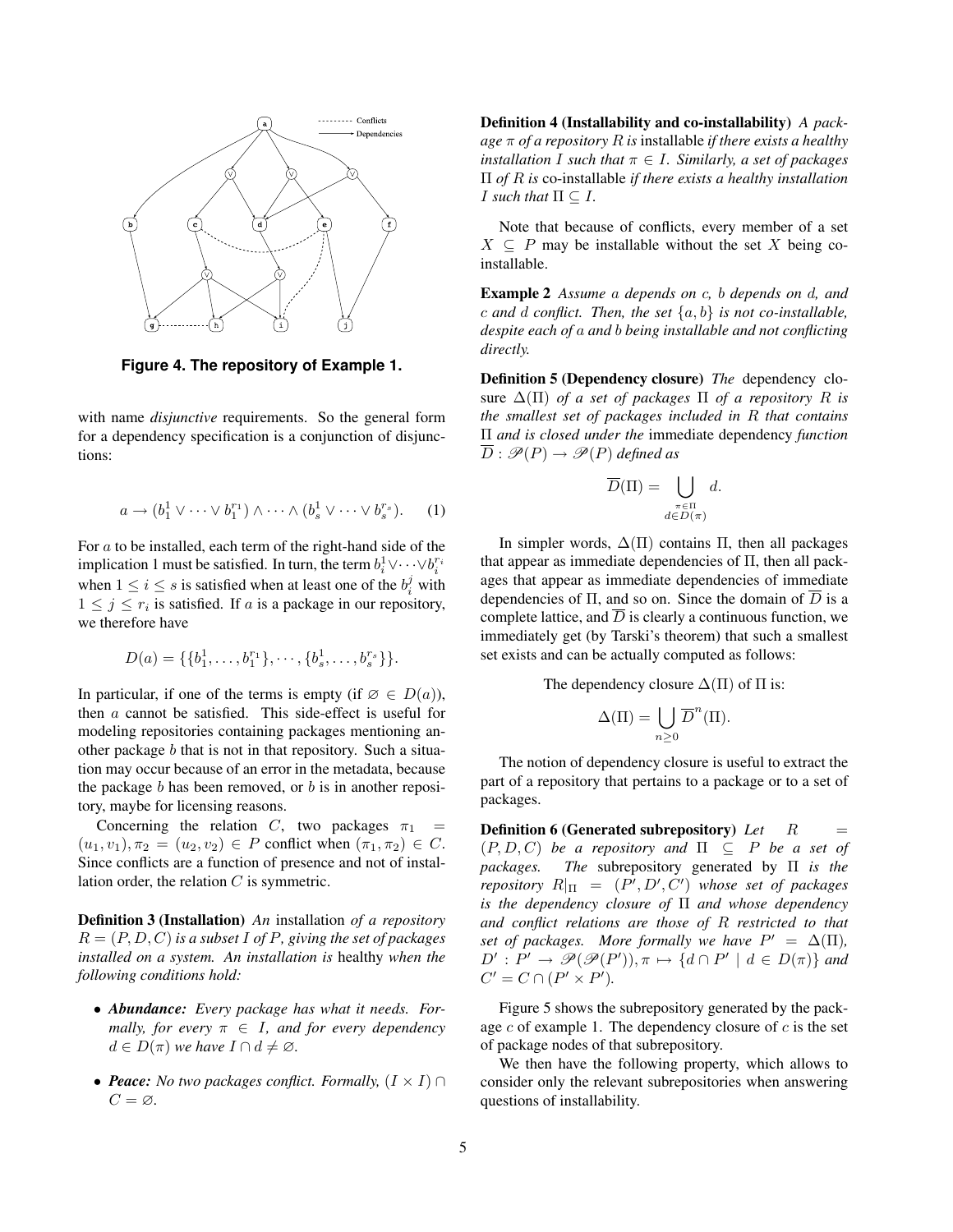

**Figure 5. The subrepository generated by package** c**. The dependency closure is**  ${c, g, h, i}.$ 

#### Proposition 1 (Completeness of subrepositories) *A*

*package* π *is installable w.r.t.* R *if and only if it is installable w.r.t.*  $R|_{\pi}$ *.* 

The desirable property that we want to ensure over a repository  $R$  is the following:

Definition 7 (Trimmed repository) *A repository* R *is* trimmed *if every package*  $\pi \in R$  *is installable with respect to* R *itself.*

The intuition is that if a repository is not *trimmed*, then it contains packages that cannot be installed in any configuration: these packages behave as if they were not part of the repository. This means that either they should not be actually there or there is some a problem in their metadata specification that should be corrected.

In the following sections we show how we have formalized the Installability problem using two approaches: Constraint Programming and SAT.

## 3.1 Encoding the Installability problem as a SAT problem

The formalization of installability provided above leads quite naturally to an encoding as a boolean satisfiability problem. Each package becomes directly a boolean variable whose value indicates whether that particular version of a unit is installed or not. The constraint relationships become immediately boolean formulae over the package variables, using just the logical connectives  $\rightarrow$ ,  $\land$ ,  $\lor$ . A package is installable if and only if the corresponding boolean formula is satisfiable, as can be checked using any SAT solver.

## 3.2 Encoding the Installability problem as a CP problem

We can also formulate the installability problem for a given package in a Debian repository  $R$  as a CP problem over finite domains, but in this case we must start from the repository *before* expanding the version relationships.

To simplify the problem by getting rid of the inessential details related to version comparison algorithms in DEB or RPM formats, we first preprocess the repository and replace version strings by integer as follows: for each unit  $u$ , collect all of its mentioned version strings  $v$ , and order them accordingly to the appropriate, format specific, comparison algorithm; then replace each occurrence of  $u$  op  $v$ by u  $opn_v$ , where  $n_v$  is the position of v in the increasingly ordered sequence of versions of  $u$ . In other terms, we simply *project over an initial segment of the integers starting at 1* the order structure of the versions of each package. This does not change the nature of the constaint problem, but reduces it to a problem over the Integer domain, for which solvers are more easily available.

We then build a constraint satisfaction problem over a finite domain by constructing a set of constraints  $R_c$  out of R as follows:

- Variables and domains: For each unit  $u$  in the repository R, we introduce a finite domain variable, with domain equal to the set of available versions of the unit present in the repository, plus one special value 0 denoting the fact that no version of the unit is installed. We add the constraint  $X_u \in \{0, v_1, \ldots, v_k\}$  to  $R_c$ .
- **Constraints** We add constraints to  $R_c$  that encode the dependency information associated to each package  $\pi$  =  $(u, v) \in R$  as follows. If R contains a dependency for  $\pi = (u, v)$  of the form

$$
Depends: (u_1^1 op_1^1 v_1^1 \vee \cdots \vee u_1^{r_1} op_1^{r_1} v_1^{r_1})
$$
  

$$
\wedge \cdots \wedge (u_s^1 op_s^1 v_s^1 \vee \cdots \vee u_s^{r_s} op_s^{r_s} v_s^{r_s}).
$$

we introduce the constraint

$$
(X_u = v) \Rightarrow (X_{u_1^1} op_1^1 v_1^1 \vee \cdots \vee X_{u_1}^{r_1} op_1^{r_1} v_1^{r_1})
$$
  

$$
\wedge \cdots \wedge (X_{u_s^1} op_s^1 v_s^1 \vee \cdots \vee X_{u_s^{r_s}} op_s^{r_s} v_s^{r_s})
$$

If R contains a conflict for  $\pi = (u, v)$  of the form

$$
Conflicts: (u_1^1 op_1^1 v_1^1 \vee \cdots \vee u_1^{r_1} op_1^{r_1} v_1^{r_1})
$$
  

$$
\wedge \cdots \wedge (u_s^1 op_s^1 v_s^1 \vee \cdots \vee u_s^{r_s} op_s^{r_s} v_s^{r_s}).
$$

we introduce the constraint

$$
(X_u = v) \Rightarrow
$$
  
\n
$$
(X_{u_1^1} \text{ compl}(op_1^1) v_1^1 \wedge \cdots \wedge X_{u_1}^{r_1} \text{ compl}(op_1^{r_1}) v_1^{r_1})
$$
  
\n
$$
\vee \cdots \wedge (X_{u_s^1} \text{ compl}(op_s^1) v_s^1 \wedge \cdots \wedge X_{u_s^r} \text{ compl}(op_s^{r_s}) v_s^{r_s})
$$

where  $compl(op)$  is the operation opposite to  $op$  (e.g.,  $compl(\gg)$  is  $\leq$ , etc.)

Notice that, in the encoding above, if we encounter a package name with no version constraint (so we find just u instead of u  $\gg$  3, for example), we simply produce  $X_u$ 0 as the encoding. It is now possible to prove the following: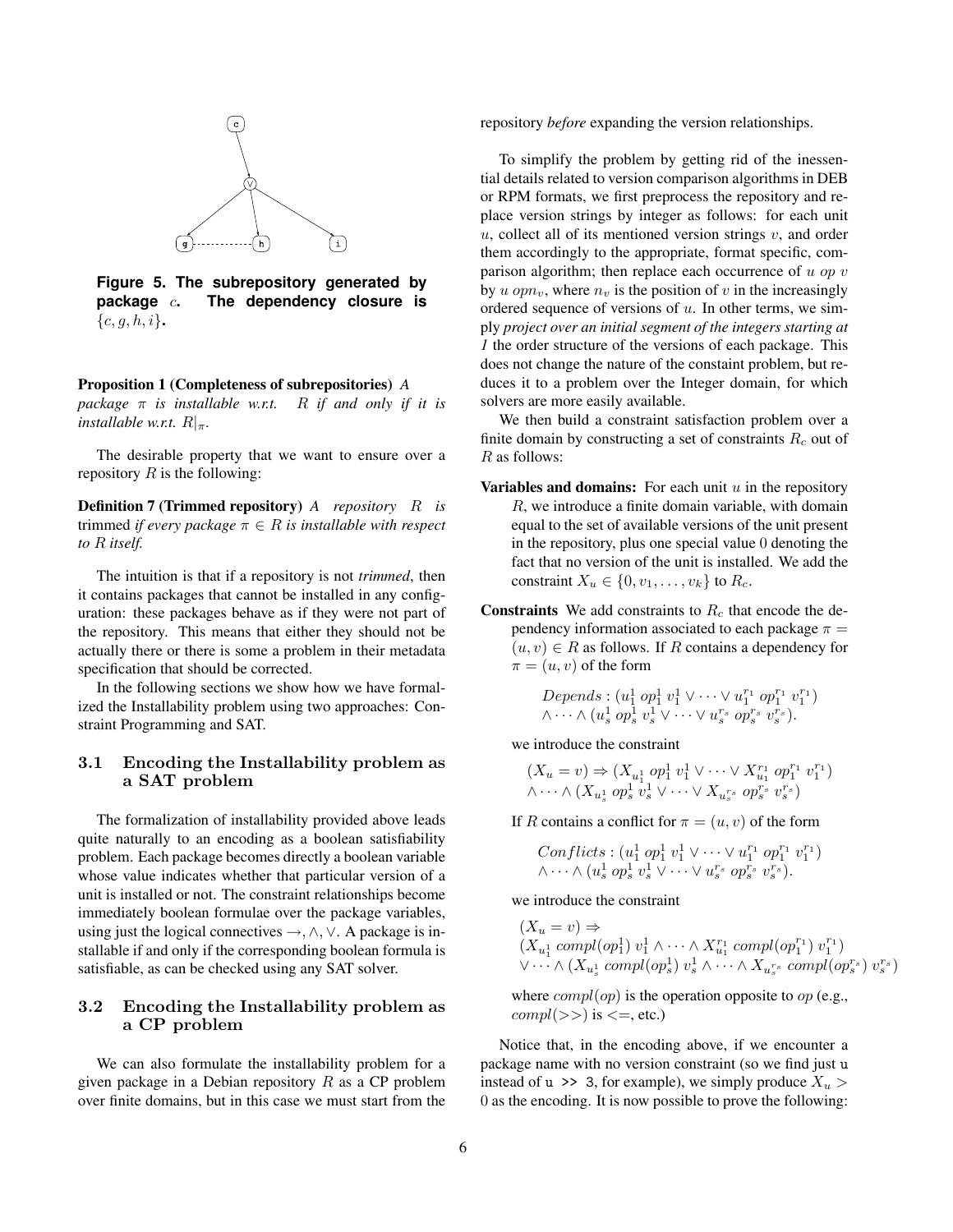**Proposition 2** *A package*  $\pi = (u, v)$  *is installable in the repository*  $R$  *if and only if the constraint*  $X_u == v$  *is compatible with*  $R_c$ *.* 

Hence, to check installability of a package  $u, v$  in a repository  $R$ , we can pass the constraint set  $R_c$  to any CP solver and ask whether  $X_u = v$  is satisfiable. We can also simply ask whether there exist a version of a unit that is installable, by asking whether  $X_u > 0$  is satisfiable.

## 4 The framework

We have developed a framework that can be used by a *distribution editor* to asses the quality of its distribution and to track problems concerning the underlying package repository (i.e., broken packages in non trimmed repositories). Actually we have two distinct sets of tools (Figure 6): a set of independent elements (i.e.,the *toolchain*) that executes the analysis by incrementally processing the data collected from a repository; and A very specialized tool that does the analysis in one step.

The rationale for having these two sets of tools is that we want to be able to use the data for other kind of analyses as well. Having a modularized toolchain enables us to reuse part of it even for other purposes. On the other hand, having a specialized, small and efficient tool that performs this particular kind of analysis is good for those *distribution editors* that do not need other kind of features.

Moreover, having plenty of independent tools that execute the same kind of analysis allowed us to validate the whole approach by comparing the results obtained from these different sources.

In the following we describe each element of our framework.

#### 4.1 Ceve

Ceve, the first element of the toolchain, is a generalized package parser. It can read several package formats (most importantly RPM and DEB packages and distributions), but also the XML rpm-metadata format [24]), and output their metadata in several different formats, of which the most important is the EGraph format described in the next section. Ceve is written in OCaml, and it uses the CDuce [22] language for XML input and output.

The function of Ceve in the toolchain is that of parsing package metadata from all sorts of formats into one common format (the EGraph format). Since there are many differences between the various package formats, Ceve cannot simply read metadata and output them; the data has to be manipulated. The most notable example of this is RPM dependencies; RPM cannot declare dependencies on other packages directly, but only by way of features, as explained in section 2. Ceve can resolve these indirect dependencies, so that if package  $A$  declares a dependency on feature  $F$ , and feature F is provided by packages B and C, in the output package  $A$  will need either package  $B$  or package  $C$ . Also, packages that install different files in the same location conflict with each other, but this is not explicitly declared; Ceve can explicitly add these conflicts to the output.

#### 4.2 The EGraph file format

The *EGraph* file format is a package-format agnostic representation of the information that is encoded in the packages stored in a package repository. It is based on the XML [9] language and in particular it complies with the *GraphML* [8] specification. This intermediate format has been conceived in order to have a common and uniform representation of the metadata that can be used as input by all the tools of our framework, without having to develop a filter for each package format.

The *GraphML* format is well suited for this purpose because the dependency relationships among packages are easily represented by using graphs and, moreover, it can be extended in order to accommodate other significant metadata.

The *EGraph* format is an effort for proposing a new metadata format that can complement and extend the existing metadata specified at the package level in order to perform more complicated and effective checking on package repositories [10].

#### 4.3 EDOSLib

*EDOSLib* is a library which provides the foundation of some tools that are used in the framework. In particular *EDOSLib* implements: an object model for representing package repositories information and their structure; a set of functionalities to explore manage the package repository struture (e.g., extracting subrepositories and dependency closures); *EGraph* input/output functionalities.

#### 4.3.1 ProblemGenerator

*ProblemGenerator* is an *EDOSLib*-based preprocessor that takes as input the *EGraph* format representing a package repository and gives an encoding of the installability problem in order to verify if the repository is trimmed or not. In particular *ProblemGenerator* performs three steps: i) Extract the package subrepository underlying the dependency closure for each package that has to be analyzed. ii) Map the standard package version numbers to integers, as mentioned in Section 3; iii) Expands all the reference to virtual packages by substituting them with actual package names and versions.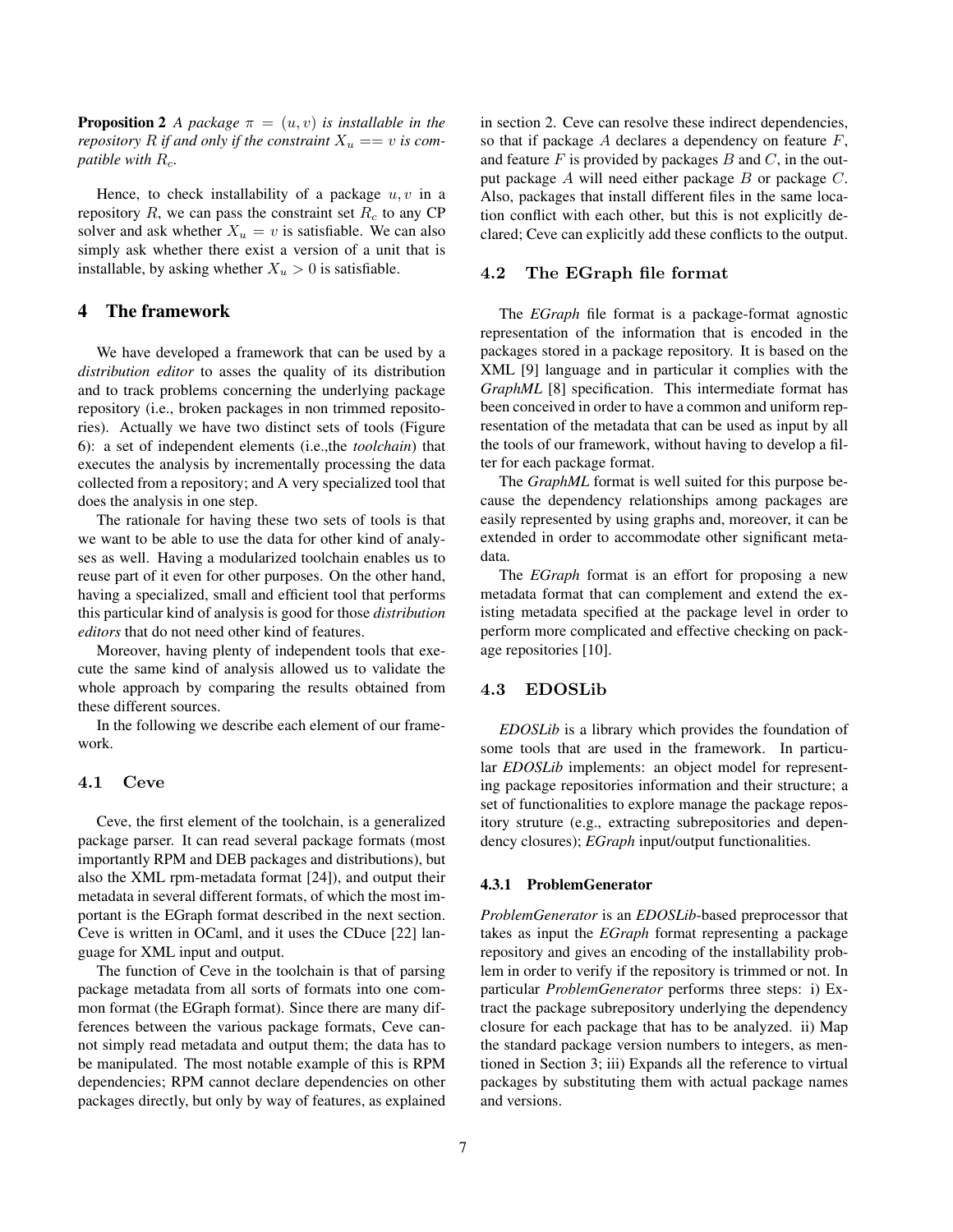

**Figure 6. The framework**

The output is in the format suitable to be processed by the solvers that will perform the actual verification.

#### 4.3.2 Explorer, Statistics and Visualizer

These are three complementary tools that can be useful for exploring the package repository, giving a help in navigating through the intrinsic complexity of it. In particular *Explorer* offers a command line interface to the functionalities provided by *EDOSLib* (e.g., dependency closures extraction, package metadata exploration, etc.). Statistics extract some useful metric with respect to the complexity of the package repository (e.g., number of dependencies, average closure sizes, etc.). Finally, *Visualizer* is a graph visualization tool that allows the distribution editor to visually navigate the package repository through its graphical representation. Even though these tools are not really part of the analysis engine, they provide a useful aid when it comes to navigate the package repository in order to track down the problems discovered by the actual analysis.

#### 4.4 SAT/FGrasp Solver

The *SAT/FGrasp* solver takes as input the encoding of an installability problem as produced by *ProblemGenerator* and translates it to a boolean formula as outlined in section 3.1. After conversion to conjunctive normal form, the formula is fed through the FGrasp SAT solver from T. U. Lisbon. This solver can return a minimal set of assignments that satisfy the formula, which the *SAT/FGrasp* tool translates back into minimal lists of packages that need to be installed to enable the installation of the initial package. The SAT solving is reasonably efficient, taking less than 1 second on the hardest installability problems.

#### 4.5 CP/Mozart-Oz Solver

The *CP/Mozart-Oz Solver* translates the output of *ProblemGenerator* to a CP problem as described in section 3.2, then solves it using a solver written in the Mozart-Oz language [5] . The solver uses a custom branch-and-bound strategy programmed in Oz itself. While effective on small to medium-sized installability problems, the solver tends to exhibit exponential divergence on large problems.

#### 4.6 DEB/RPMCheck

The debcheck and rpmcheck utilities are separate from the toolchain. They take as input a package repository and check whether one, several or all packages in the repository are installable with respect to that repository. Both utilities are based on the SAT encoding of section 3.1 and exploit a customized Davis-Putnam SAT solver [11]. Since all computations are performed in-memory and some of the encoding work is shared between all packages considered, the debcheck and rpmcheck are significantly faster than the *SAT/FGrasp* tool for checking the installability of all packages of a repository.

## 5 Experimental results

In this section we show some experimental results that we have gathered by analyzing with our tools two of the most famous *GNU/Linux*-based distributions: Debian GNU/Linux [2] and Mandriva Linux [4].

The reference package repositories are a snapshot of the complete Debian pool located at http://ftp.debian. org/pool and the packages distributed with the Mandriva 2006 Edition.

Out of the 4211 packages in the main part of the Mandriva 2006 distribution, 42 are not installable. In 38 cases, this is due to a dependency that is not available; in the case of four packages, mozilla-thunderbird-enigmail-{de,es,fr,it}, the problem is a simultaneous dependency and conflict with the package mozilla-thunderbird-enigmail.

The Debian pool snapshot contains 34701 packages, described in a Debian Control File [23] of almost 30Mb of metadata defining, among other things, almost 200.000 package relationships (dependencies and conflicts). Inserting new information that can possibly break the consistency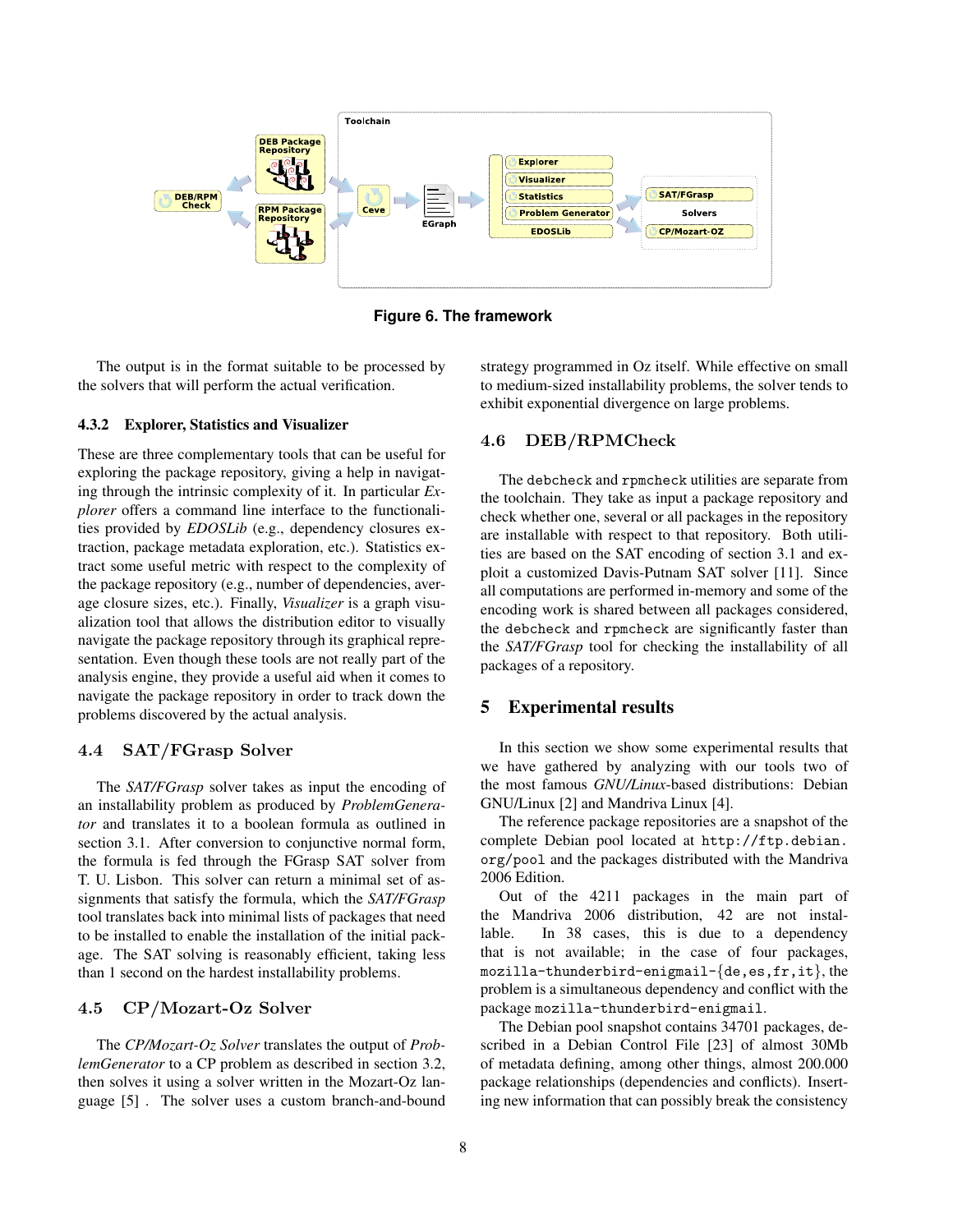of the pool and finding what is the source of the problem that lead to that is a difficult task if not supported by automatic tools for the analysis.

Figure 7 shows an excerpt of the output generated by our debcheck tool after the analysis of the previously described Debian pool snapshot. The result of this analysis is that for 123 packages there are no possible way to install them. In particular, 111 of them are not installable because of a missing dependency (i.e., there is no package available in the pool that could satisfy a dependency relationship). The other 12 are more interesting: they are not installable because the specified dependency relationships induce an unavoidable conflict.

For example, the package cacti-cactid version 0.8.6e-2 depends on libsnmp5, version 5.2.1.2 or greater; but the only appropriate version of libsnmp5 in the pool, 5.2.1.2-2, conflicts with all versions of cacti-cactid up to and including 0.8.6e-2. In this case either there is some problem in the specification of the package relationships or there are some packages that have been removed from the pool (e.g., other versions of libsnmp5) leaving it in an inconsistent state.

Such kind of information gives the distribution editor a better understanding of what is going on when performing operations on the package metadata or on the repositories.

```
cacti-cactid (= 0.8.6e-2): FAILED
The following constraints cannot be satisfied:
  cacti-cactid (= 0.8.6e-2)conflicts with libsnmp5 (= 5.2.1.2-2)
  cacti-cactid (= 0.8.6e-2)depends on libsnmp5 (>= 5.2.1.2)\{libsnmp5 (= 5.2.1.2-2)\}
```
#### **Figure 7. Excerpt of the** debcheck **output on the Debian pool packages**

The processing speed<sup>6</sup> is very encouraging and this makes the tools a valid and effective aid to the distribution editor. Checking the Mandriva package repository took 55 seconds with the SAT solver and 8 seconds with the standalone rpmcheck tool. Checking the Debian pool snapshot took 18 minutes and 13 seconds with the SAT solver and 43 seconds with the standalone debcheck tool. The timing difference is largely due to the fact the rpmcheck and debcheck tools parse the package metadata only once and produce the constraints associated to all the package satisfiability problems in a single run, while the toolchain generate one distinct subproblem, and calls the generic SAT solver, for each package.

## 6 Related work

Our work is related to what has been called *Software Release Management* [25], i.e., the process through which software is made available and obtained by the final users. While our goal was not to address the problem pertaining to physical distribution<sup>7</sup> our efforts have been directed in providing tools that can improve the quality of the Software Release Management.

There is a significant literature on the problem of managing dependencies between components: [20, 19] propose techniques that are actually implemented in tools like [18].

But most of these approaches are targeted at *designing* component systems, with a clear top-down process typical of a software architecture viewpoint, while the component systems we have to handle come from the huge preexisting infrastructures and legacy systems (e.g. well established GNU/Linux distributions) that have been conceived without having such a kind of architectural specifications in mind.

Our long term goal is to integrate these systems by abstracting and enriching their features while maintaining backward compatibility. For example by proposing extensions to the dependency specification that enables the checking of more sophisticated properties as in [27, 28]

On the algorithmic side, an interesting work is [7], that uses adjacency matrices to represent different kinds of dependency graphs. By performing operation on these matrices it is possible to verify some kinds of properties related to the evolution of the system (e.g., the number of components that are required if a given component has to be reused).

Notice though that in all the approaches just mentioned, the notion of conflict is not taken into account, as we do in ours. This makes all these approaches not suitable in a context, like the one we have analyzed, where conflicts are an essential (and complex) part of the dependency requirement specification.

A more similar work is [26] that uses feature diagrams to model dependencies and configurations, and BDD algorithms to perform automated checking of model properties.

Finally, there is a wealth of largely used tools in the Free Software Community, known as meta-package managers [17, 14, 13] that are clearly the most similar in spirit to what we have developed here, as they are able to explore the dependency requirements of a given package and perform all the steps needed to correctly install it by automatically finding the missing dependent packages, downloading and, finally, installing them, taking into acocunt dependencies and conflicts. The essential difference between our tools and those meta-package manager is that meta-package manager try to *optimize* the installation of packages on a

<sup>&</sup>lt;sup>6</sup>The machine used for the tests is a single-processor Intel Xeon 3.4 GHz machine running Mandriva Linux

 $<sup>7</sup>$ Notice though that this is a problem addressed by other workpackages</sup> of the EDOS Project.